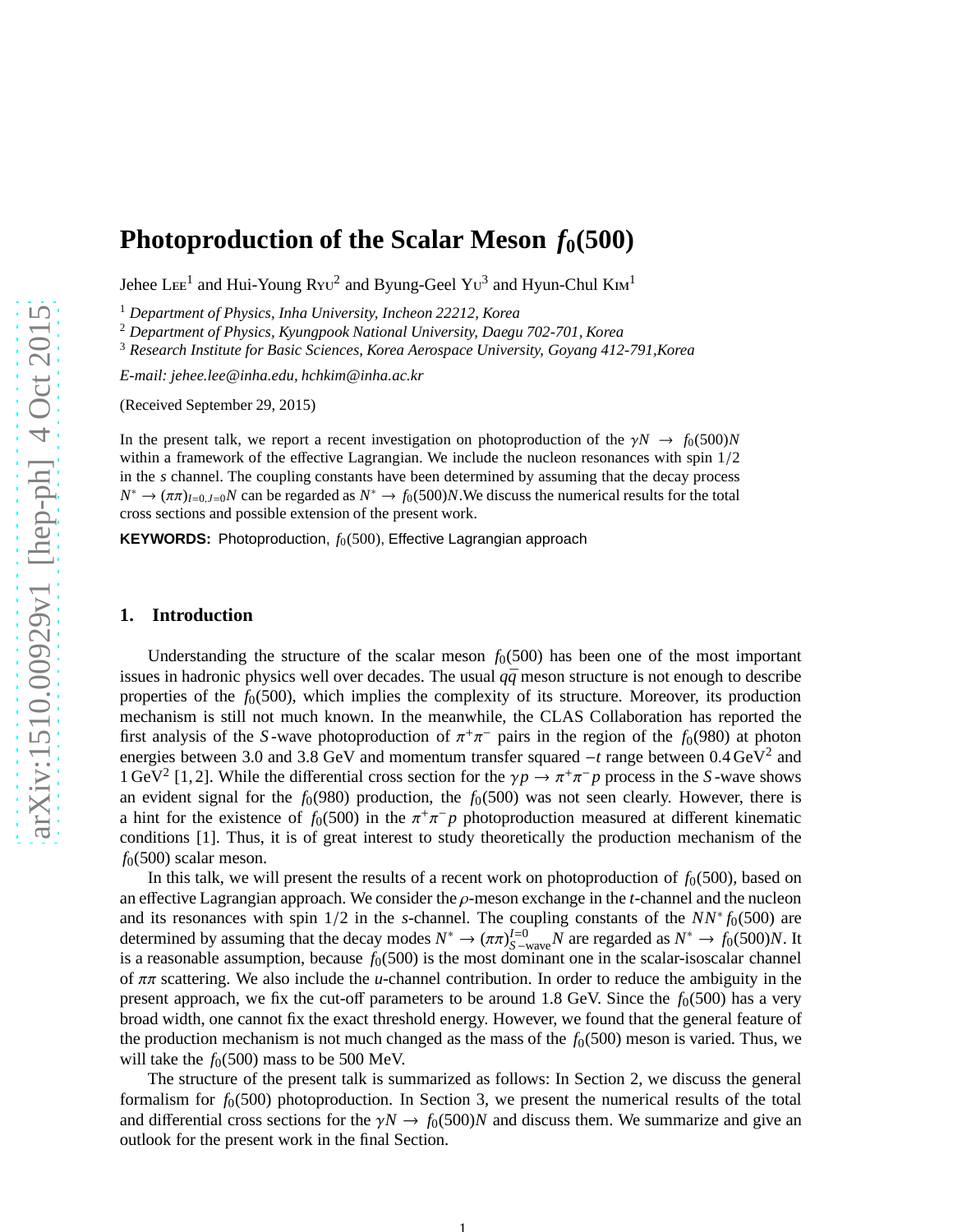## **2. Formalism**

We start with the effective Lagrangians for the  $\gamma N \to f_0(500)N$  process. In addition to the  $\rho$ meson exchange in the *t* channel, we consider the following nucleon resonances:  $N(1440, 1/2^+)$ , *N*(1535, 1/2<sup>-</sup>), *N*(1650, 1/2<sup>-</sup>), and *N*(1710, 1/2<sup>+</sup>) in the *s*-channel. The *u*-channel is also included. The effective Lagrangians are given as [3–5]

• photon vertices

$$
\mathcal{L}_{\gamma NN} = -\bar{N} \left( e \gamma_{\mu} A^{\mu} - \frac{e \kappa_N}{2m_N} \sigma_{\mu \nu} \partial^{\nu} A^{\mu} \right) N, \tag{1}
$$

$$
\mathcal{L}_{\gamma\rho f_0} = \frac{g_{\gamma\rho f_0}}{m_\rho} \left[ \partial_\mu A_\nu \partial^\mu \rho^\nu - \partial_\mu A_\nu \partial^\nu \rho^\mu \right] f_0,\tag{2}
$$

$$
\mathcal{L}_{\gamma NN^*} \left( \frac{1}{2}^{\pm} \right) = \pm \frac{ef_1}{2m_N} \bar{N}^* \partial^{\gamma} A^{\mu} \sigma^{\mu \nu} \Gamma^{(\mp)} N, \tag{3}
$$

• strong vertices

$$
\mathcal{L}_{\rho NN} = -g_{\rho NN} \bar{N} \left[ \gamma_{\mu} \rho^{\mu} - \frac{\kappa_{\rho}}{2m_N} \sigma^{\mu \nu} \partial_{\nu} \rho_{\mu} \right] N, \tag{4}
$$

$$
\mathcal{L}_{f_0NN} = g_{f_0NN} f_0 \bar{N} N, \tag{5}
$$

$$
\mathcal{L}_{f_0NN^*} \left( \frac{1}{2}^{\pm} \right) = \pm g_{f_0NN^*} f_0 \bar{N} \Gamma^{(\mp)} N^*, \tag{6}
$$

where  $N^*$  denote the nucleon resonances with the corresponding spins and parities given, and  $A_\mu$ ,  $N$ ,  $\rho$ , and  $f_0$  indicate the photon, the nucleon, the  $\rho$  meson, and the  $f_0(500)$  meson fields, respectively.  $\Gamma^{(\pm)}$  is defined as

$$
\Gamma^{(\pm)} = \begin{pmatrix} \gamma_5 \\ 1 \end{pmatrix} . \tag{7}
$$

Parameters used in the present work are summarized in Table I. The coupling constants in the

Table Ⅰ. The coupling constants and the cut-off massess. In the second row the coupling constants for the *N*<sup>∗</sup> resonances are listed.

| $\kappa_p$<br>1.79    | $g_{\rho NN}$<br>211    | $g_{f_0NN}$<br>0.56   | $0.8~\mathrm{GeV}$    |                    |                   |                    |                   |
|-----------------------|-------------------------|-----------------------|-----------------------|--------------------|-------------------|--------------------|-------------------|
| $J_{\gamma NN(1440)}$ | J <sub>Y</sub> NN(1535) | $J_{\gamma NN(1650)}$ | $J_{\gamma NN(1710)}$ | $g_{f_0N N(1440)}$ | $g_{f_0NN(1535)}$ | $g_{f_0N N(1650)}$ | $g_{f_0NN(1710)}$ |
| 0.47                  | 0.81                    | 0.28                  | $-0.24$               | $\pm 3.59$         | $\pm 0.33$        | $\pm 0.37$         | $\pm 0.53$        |

photon vertices are determined by using the experimental data for the helicity amplitudes given by the Particle Data Geoup [9]. The coupling constants involving the strong vertices are calculated by using the relations between the partial decay widths and the partial amplitudes. However, since  $f<sub>0</sub>(500)$ has a very broad width, it is not possible to determine its coupling constants directly. Thus, we need to make an assumption. We will take upon  $\pi^+\pi^-$  pairs in the scalar-isoscalar channel as the  $f_0(500)$ meson such that we are able to determine the strong coupling constants for the  $N^* \to f_0N$  decays.

The form factor at the baryon-baryon-meson vertices in the *s*-channel is expressed as [10]

$$
f_B(p^2) = \frac{\Lambda^4}{\Lambda^4 + (p^2 - m_R^2)^2},\tag{8}
$$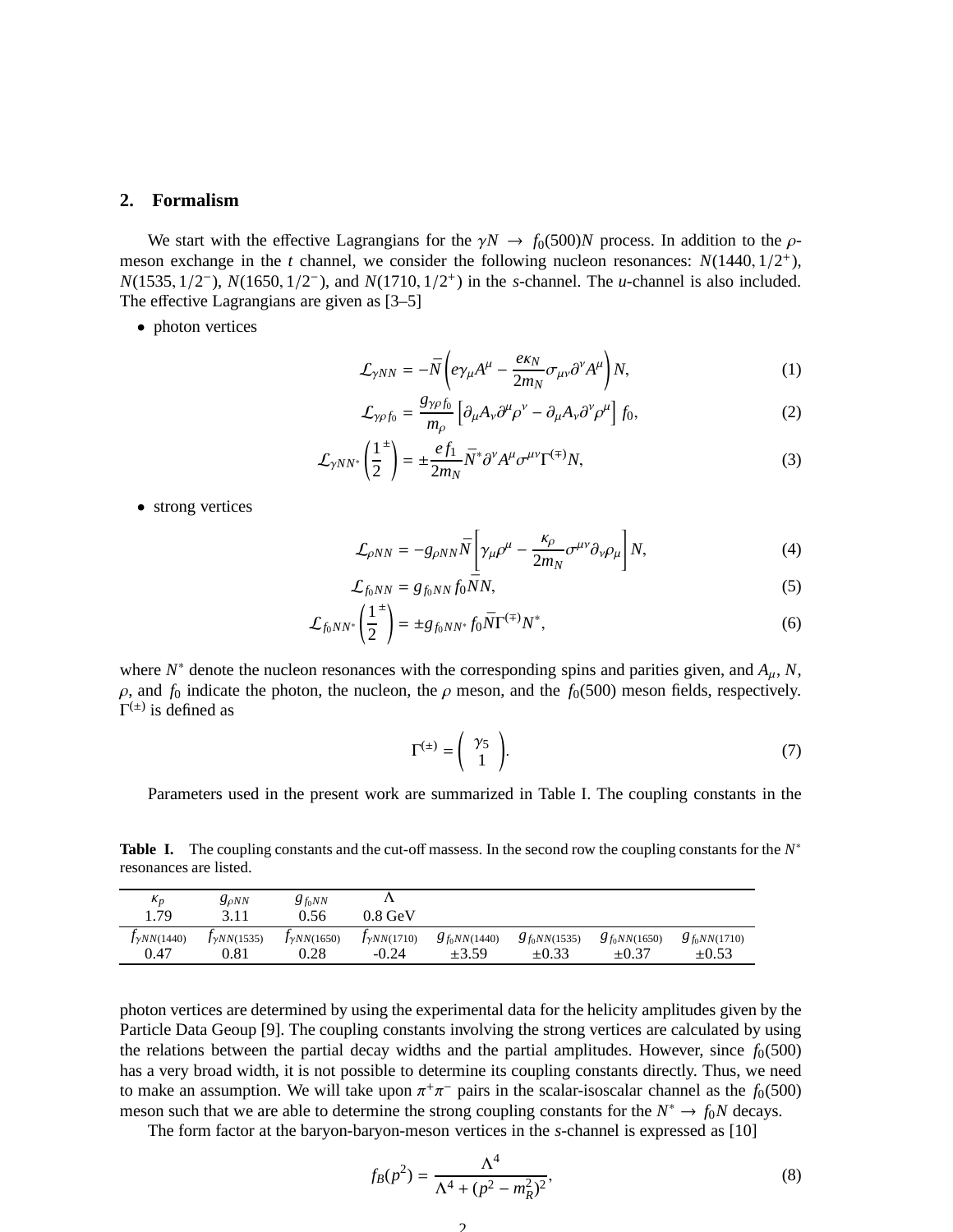where *p* is the off-shell momentum of the process, and  $\Lambda$  indicates a cutoff parameter. We will use the same value of the cut-off parameter to reduce the ambiguity in the parameters. The problem of the gauge invariance arising from form factors is handled as usual.

# **3. Numerical result**



**Fig. 1.** Total cross section for the  $\gamma N \rightarrow f_0(500)N$  reaction.

In Fig. 1 we show the total cross section for the  $\gamma N \to f_0(500)N$  process with each contribution depicted. Interestingly, the  $\rho$ -meson exchange in the *t*-channel is almost negligible in the effective Lagrangian approach. The most dominant contribution comes from  $N^*(1440)$  due to large values of its strong coupling constant listed in Table I. The nucleon exchange enhances the cross section near the threshold region, while the *N*<sup>\*</sup>(1535) become effective around  $E<sub>\gamma</sub> = 0.9$  GeV. The *u*-channel contribution is negligibly small.



**Fig. 2.** Differential cross sections for the  $\gamma N \to f_0(500)N$  reaction as a function of cos  $\theta$  at two different photon energies, i. e.  $E_{\gamma} = 1.0 \,\text{GeV}$  and  $E_{\gamma} = 1.8 \,\text{GeV}$  in the left and right panels, respectively.

Figure 2 draw the results of the differential corss section as a function of  $\cos \theta$  with two photon energies  $E_{\gamma} = 1.0$  GeV (left panel) and  $E_{\gamma} = 1.8$  GeV (right panel), respectively. We can find similar tendencies in the differential cross sections: the *N*<sup>\*</sup>(1440) is the most dominant one. As  $E<sub>\gamma</sub>$  increseases the strength of the differential cross section drastically decreases, as expected from the results of the total cross section. The results of the differential cross section shows in general the enhancement in the forward direction. However, when  $E<sub>\gamma</sub>$  becomes large, those in the backward direction come into play.